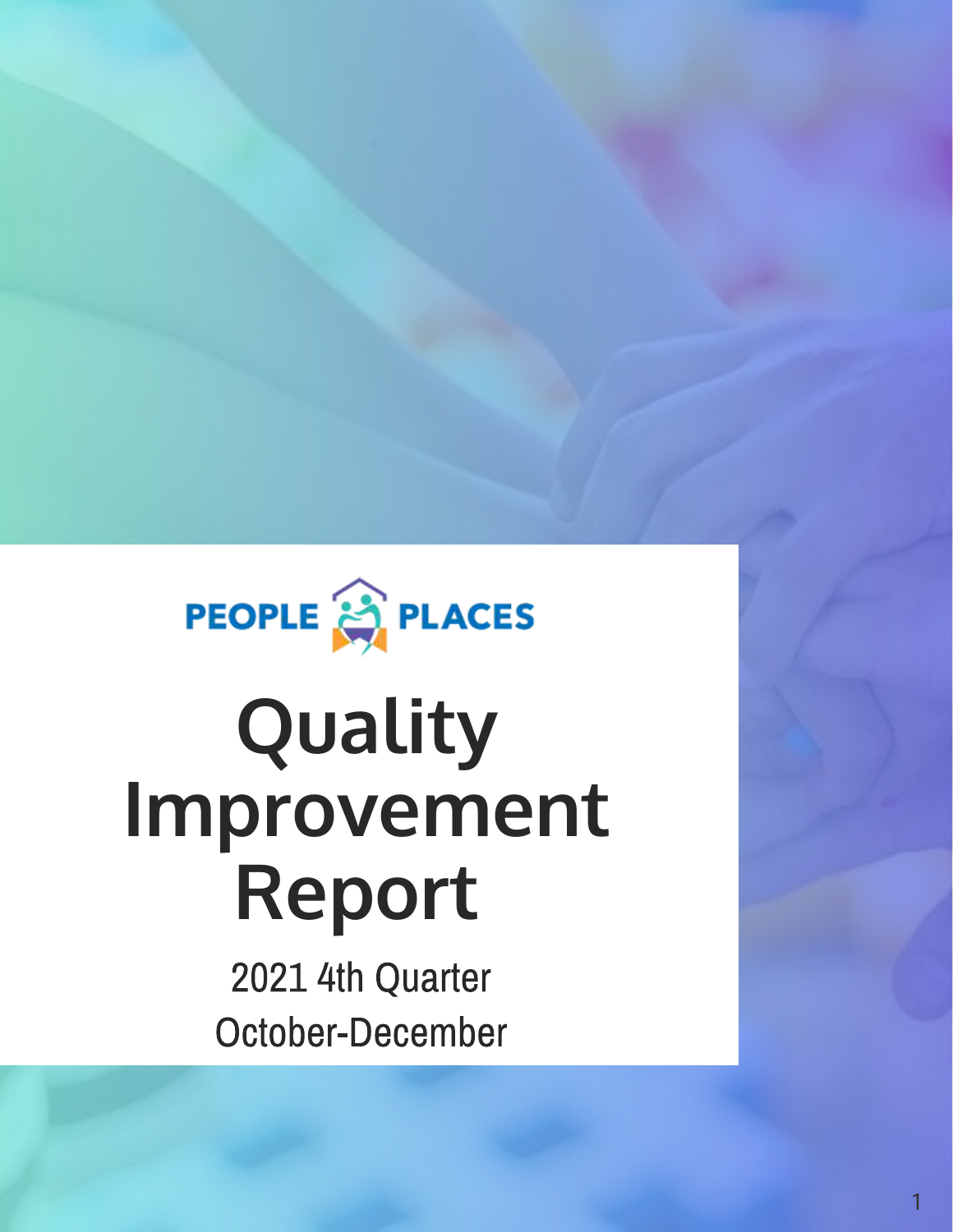

#### **Reporting on This Quarter...**

| <b>Teaching Parent Engagement</b>                  | p. 3    |
|----------------------------------------------------|---------|
| <b>Customer Satisfaction</b>                       | $p.4-5$ |
| <b>Teaching Parents Recruited</b>                  | p. 6    |
| <b>Total Number of Individuals Served</b>          | p. 7    |
| <b>TFC Referrals Matched</b>                       | p. 7    |
| TFC- % Discharged to Less Restrictive Environments | p. 8    |
| TFC Clients-Resiliency (Based on CANS assessment)  | p. 8    |
| <b>Prevention Hours Delivered</b>                  | p. 9    |
| <b>Foster Care Prevented</b>                       | p. 9    |
| <b>CQI Team Corner</b>                             | p. 10   |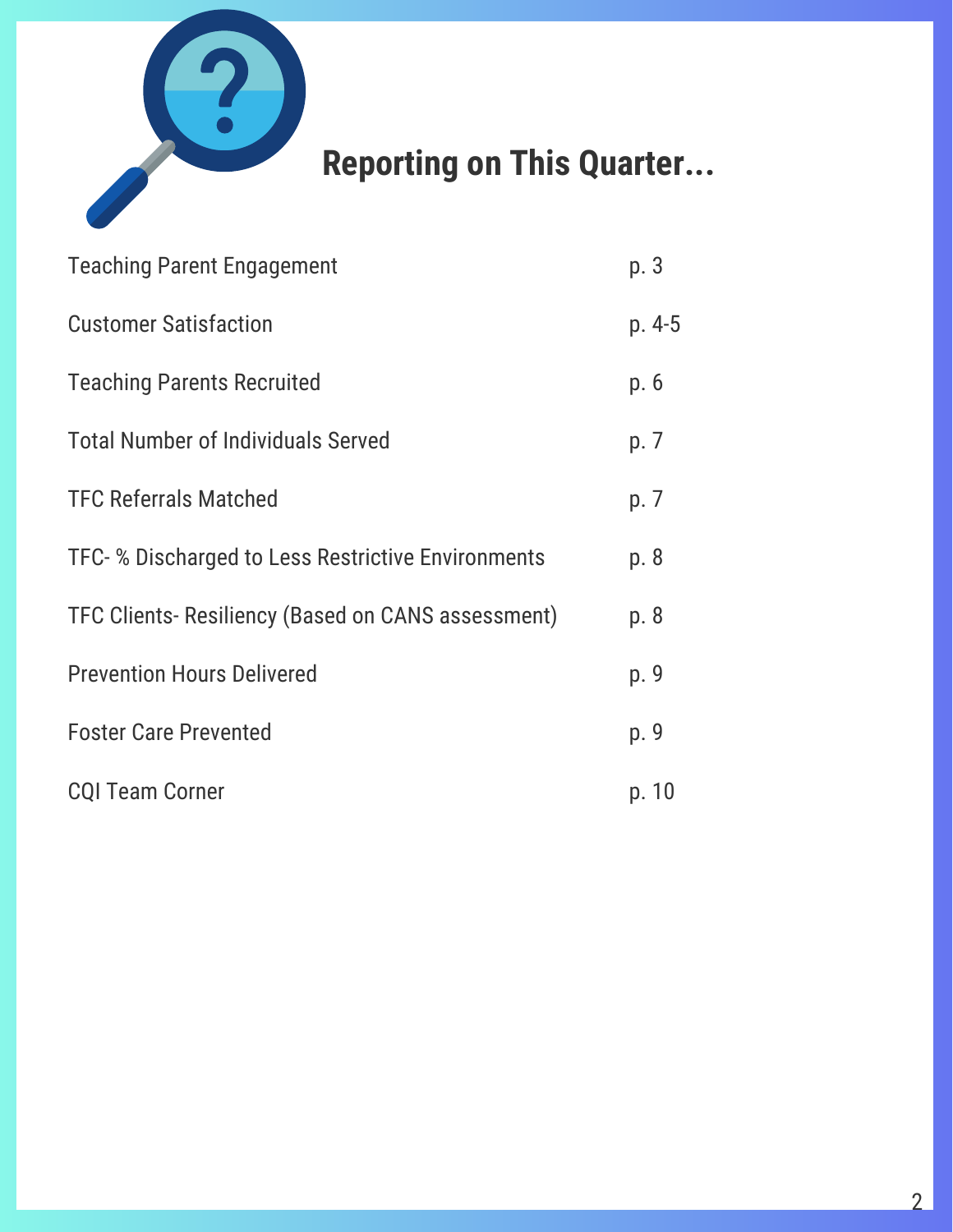#### **Teaching Parent Engagement Survey**

In October, Teaching Parents completed a Teaching Parent Engagement Survey. This survey helped us collect valuable information on best times to schedule events, what activities were preferred and how we can improve future activities. A few takeaways from the survey included:

- *92% of Teaching Parents who have participated in Support Groups found the group "helpful" or "very helpful".*
- *85% of Teaching Parents who have participated in Book Clubs found the club "helpful" or "very helpful".*
- *97% of Teaching Parents who have participated in Virtual Training opportunities found the training "helpful" or "very helpful".*

The main barrier to attending TP activities was identified as "The days/times don't suit my schedule."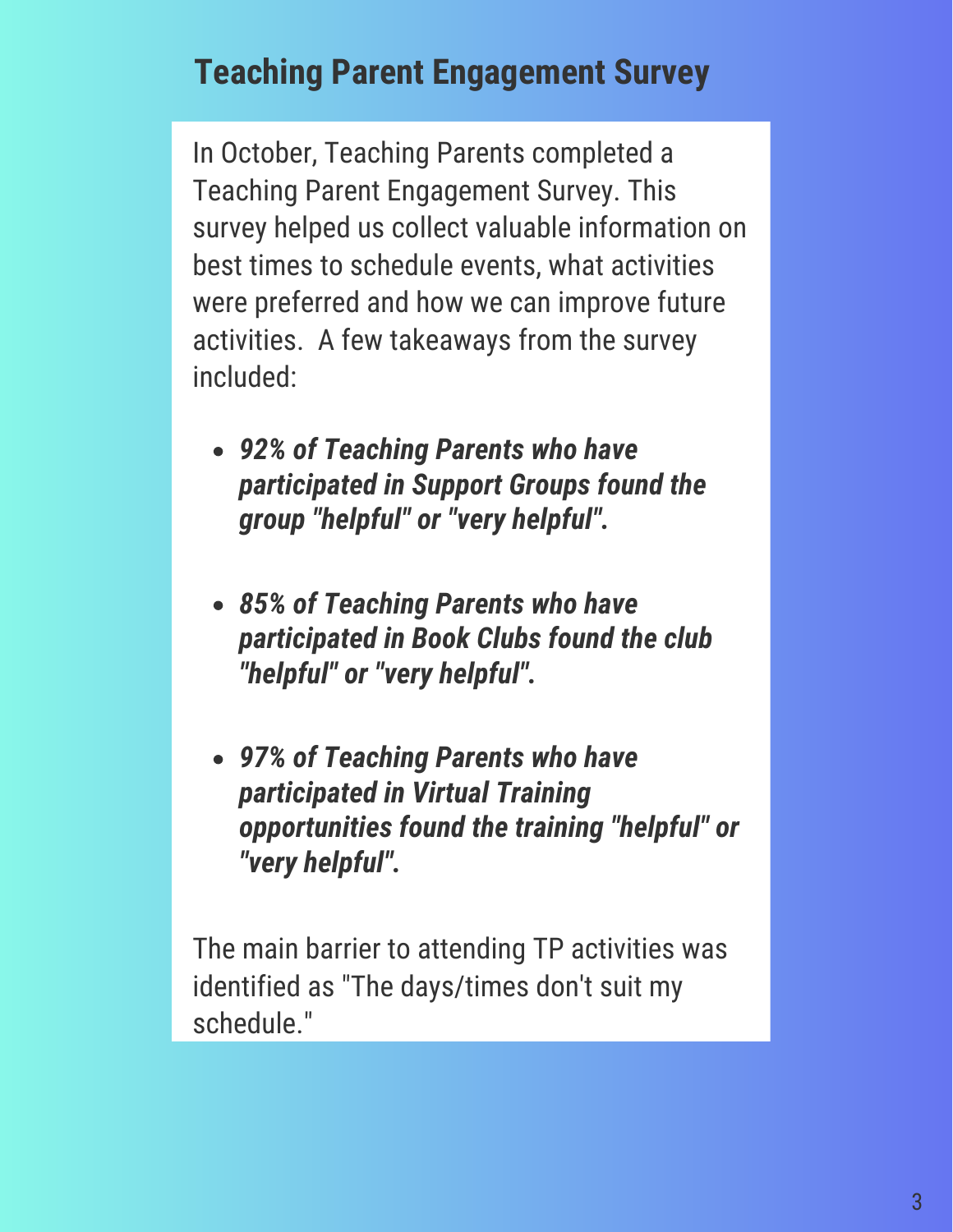#### **Customer Satisfaction Survey Results October 2021- December 2021 5 Total Respondents**

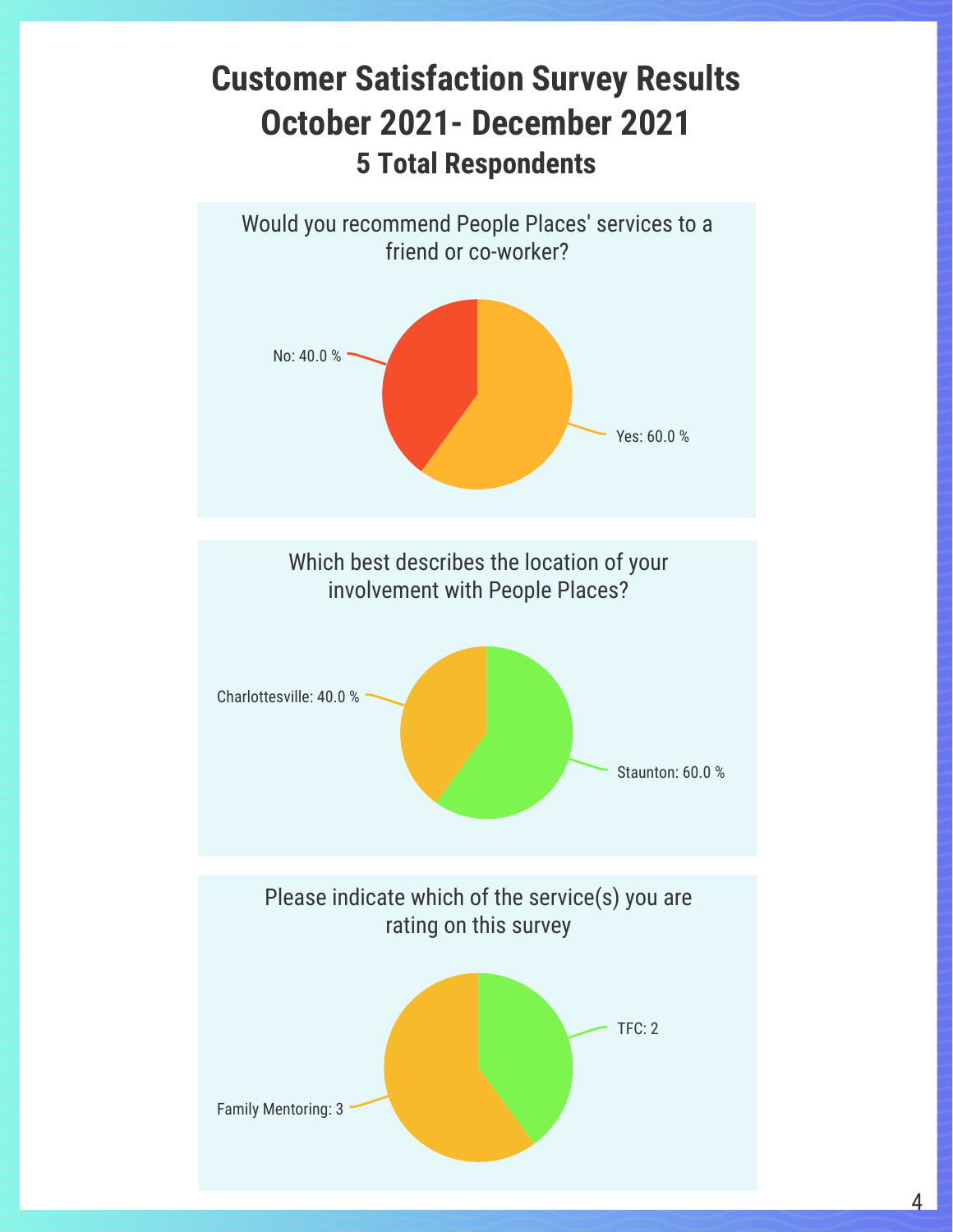#### Customer Satisfaction Survey **Results** October 2021-December 2021

#### **Feedback Provided:**

**"People Places is a top-tier agency."**

 *"As always, great communication and excellent organization as well as being very accessible and responsive."*

*" (Staff name) did an excellent job working with an exceptionally difficult client and went above and beyond in his persistency to serve this client ..."*

*"(Staff name) consistently met the clients needs and created an appropriate working relationship with the client. (Staff name) ensured he was knowledgeable in regards to the family's needs as a whole, and could clearly advocate for the family to the department and community partners."*

*"There is a staggering difference in consistency from mentor to mentor."*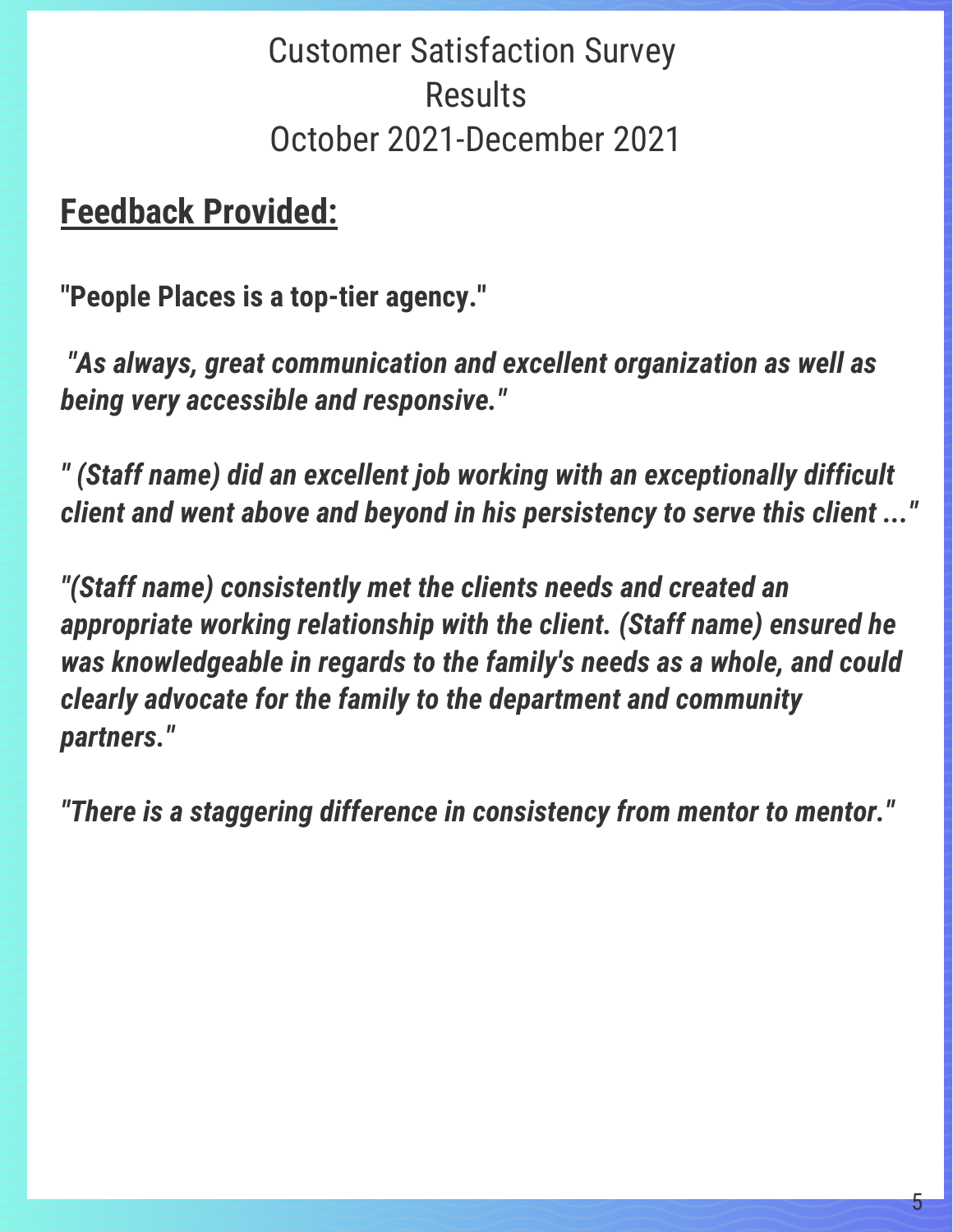## Teaching Parents Recruited

Teaching Parents recruited Jan 2021-Dec 2021



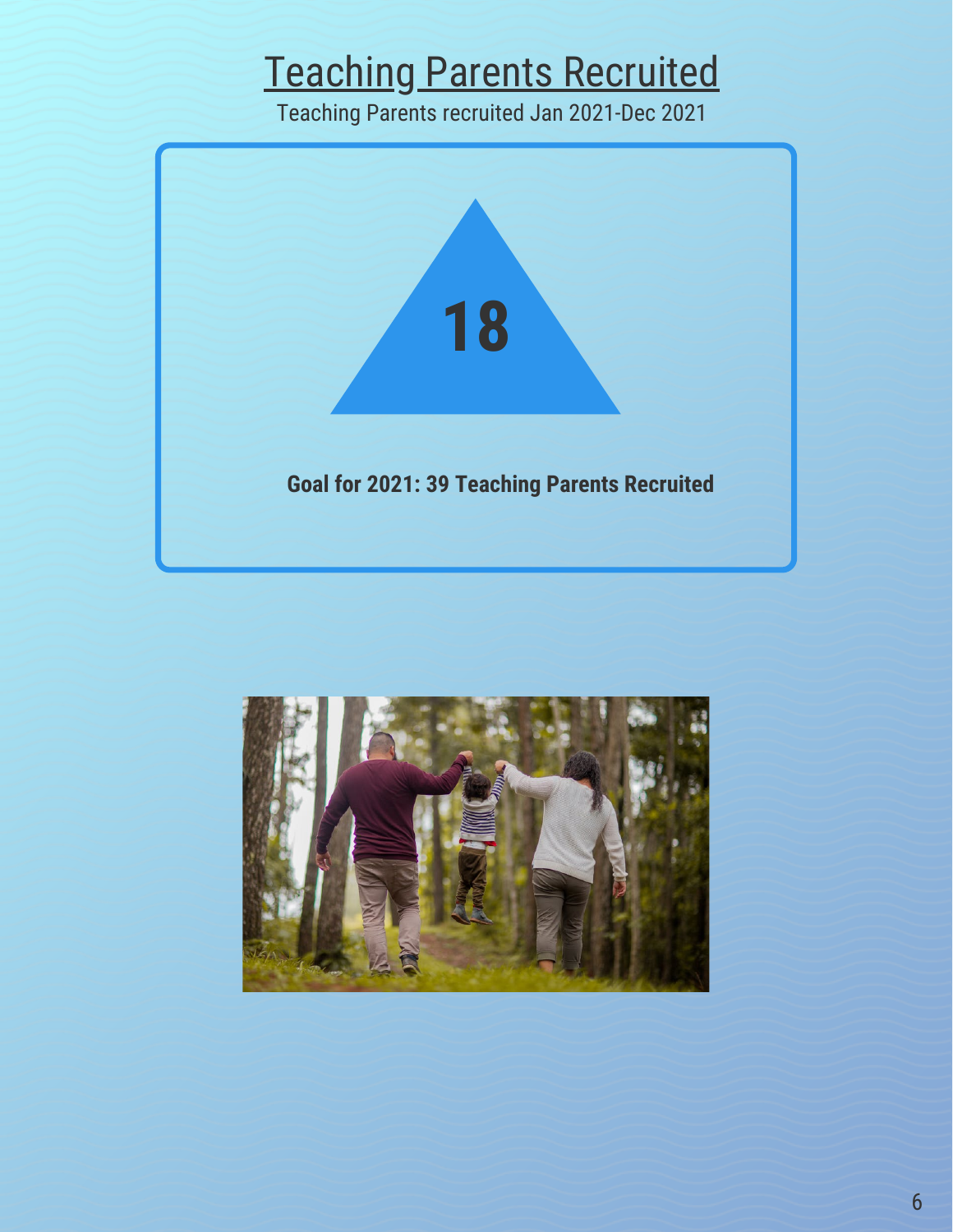## Individuals Served

January 2021-December 2021

| <b>Program</b>         | # Individuals Served |
|------------------------|----------------------|
| Treatment Foster Care* | 137                  |
| Family Mentoring*      | 55                   |
| Therapeutic Mentoring* | 62                   |
| Counseling*            | 11                   |

\*Individuals may be served by more than one program. The unique number of individuals served in 2021 was **223**.

**Goal for 2021: 351 individuals served**

## Foster Care Referrals Matched

Percent of Foster Care referrals who have been matched with a current certified Teaching Family Jan 2021-Dec 2021



**14%**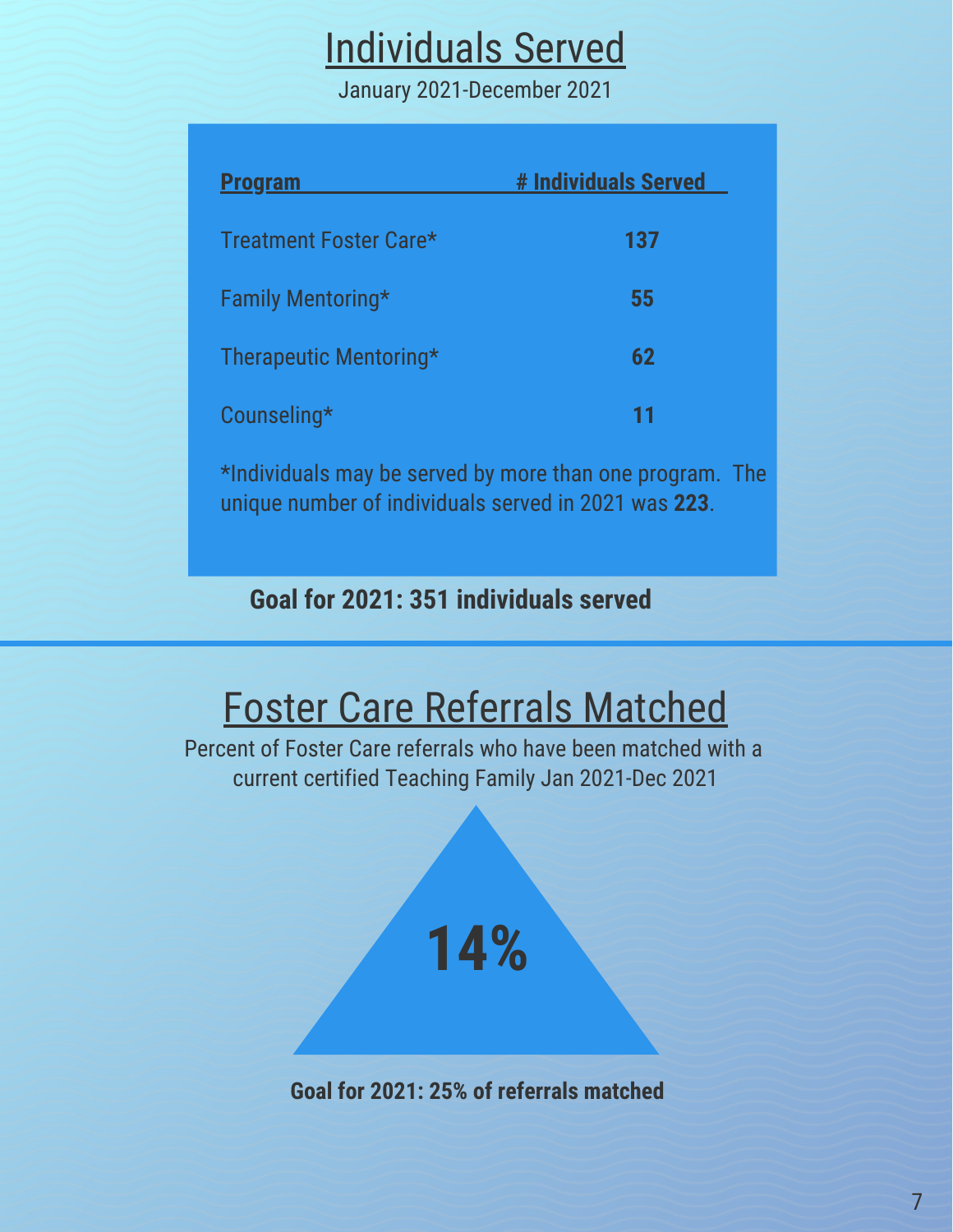## **Foster Care Discharges to Less Restrictive** Environment(LRE)

LRE is defined as: Relative home, Adoptive home, Birth Home (Client over or under 18), Independent Living, Own Home, School dormitory, or non-relative home. Data reflects youth discharged from Foster Care services Jan 1 2021--Dec 2021.



**Goal for 2021: 86%**

## Foster Care Resiliency

% of individuals discharged from Foster Care January 2021- Dec 2021 demonstrating increased resiliency from the time of intake. Determined via an improvement in the client's Child and Adolescent Needs and Strengths assessment score.

## **55%**

**Goal for 2021: 60%**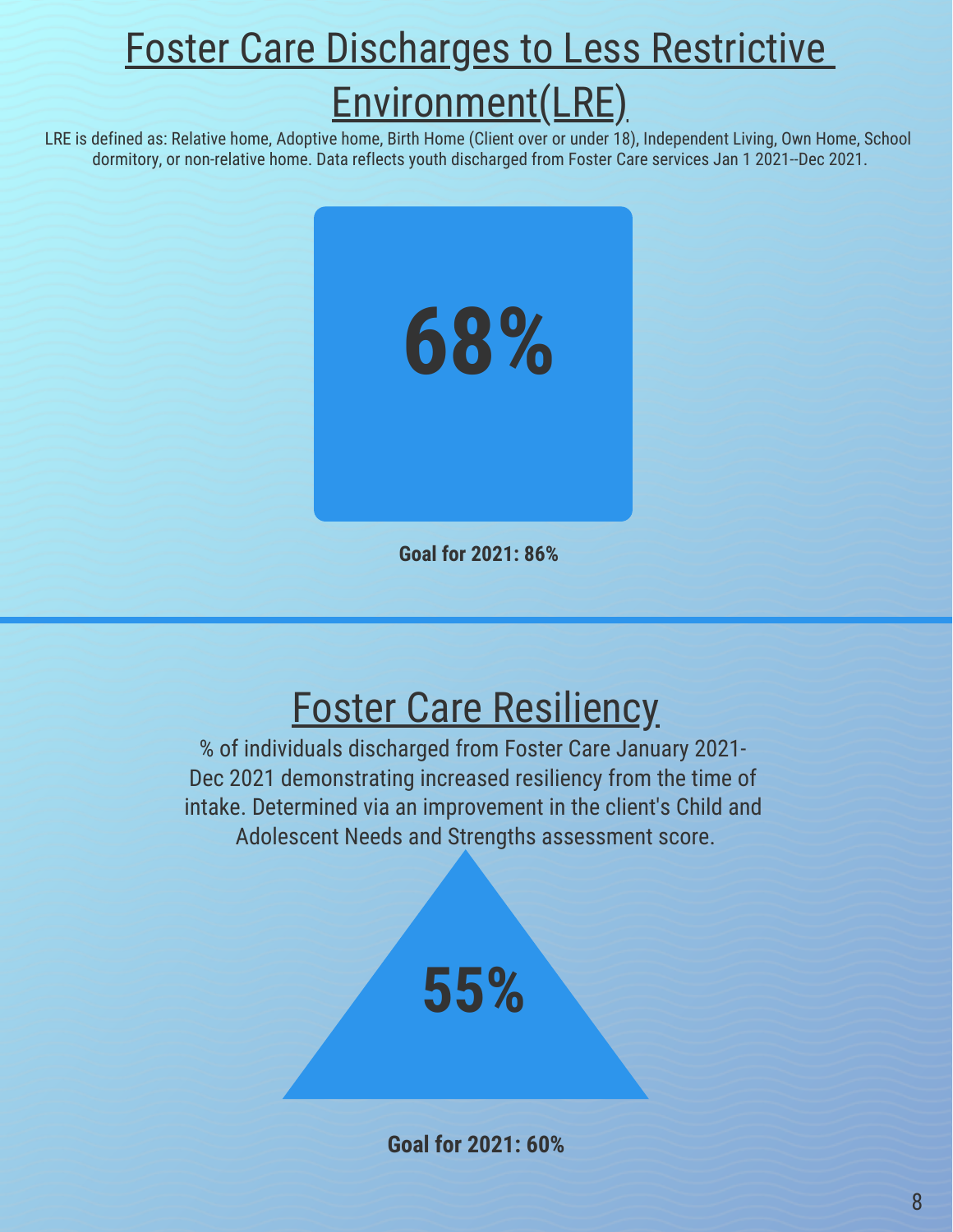## Hours of Prevention Programming Provided

Hours of Therapeutic Mentoring and Family Mentoring Services provided January 2021-Dec 2021.



**Goal for 2021: 7332**

#### Foster Care Prevented

Percentage of Family Mentoring clients discharged from services from January 1, 2021 to Dec 31, 2021 who maintained their children in the home.



**Goal for 2021: 97%**